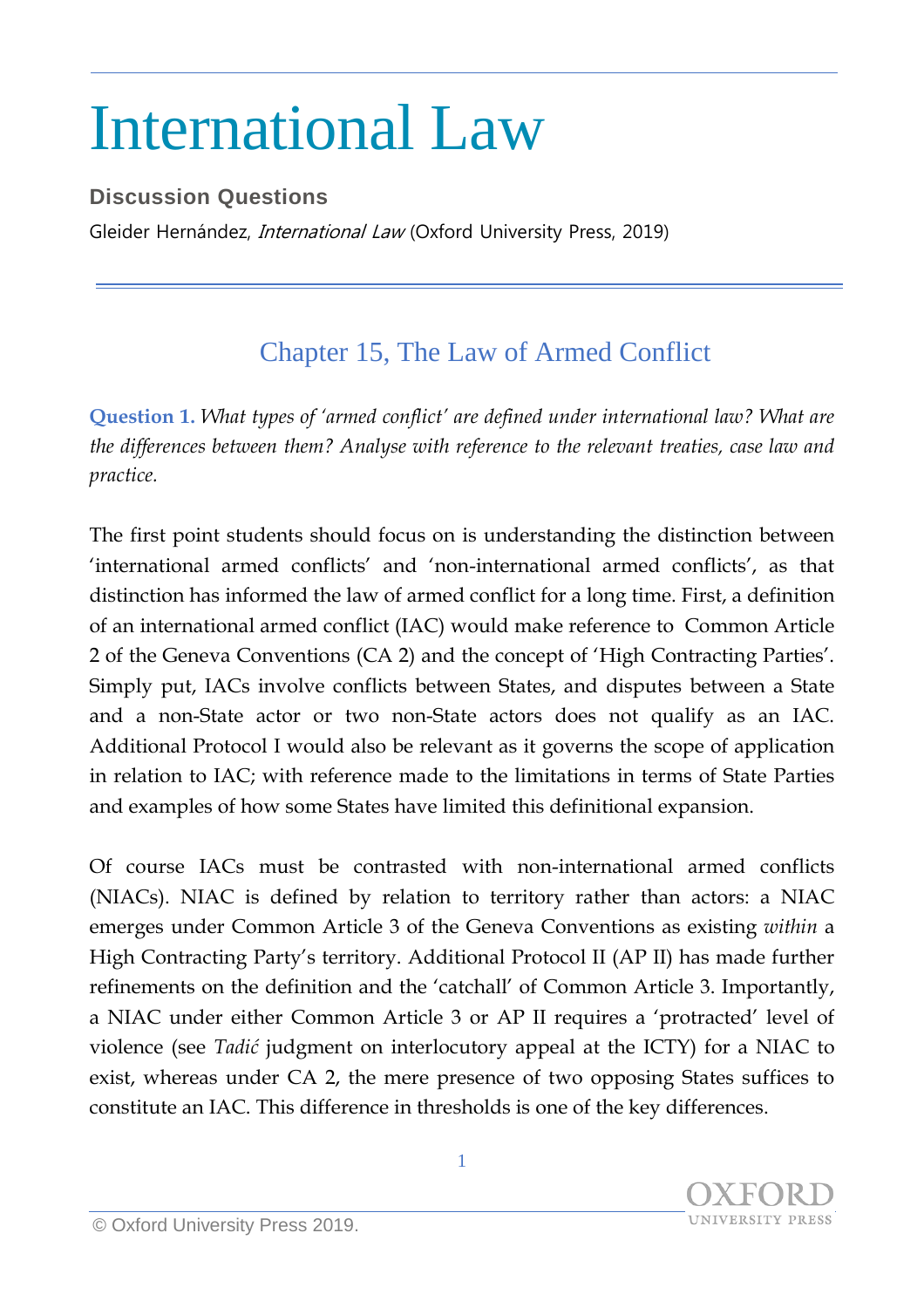The best responses will also consider the fact that a State's intervention on behalf of a non-State actor in a NIAC may *internationalise* a conflict when there is either a direct intervention, or in situations where the non-State actor acts on behalf of the State (see *Tadić* Appeals Chamber).

**Question 2.** *How does a military officer address the distinction between 'civilian' and 'military' objectives?*

Interestingly, 'civilians' are a residual category that was one of the last to find protection under the law of armed conflict. It took until the 1977 AP I (Art 50(1) for the category of 'civilians' to be defined as a residual category of protected persons that neither fell under another category of protected persons (such as the wounded and sick, or medical personnel) but who were not combatants and thus legitimate targets.

The relevance of the definition of 'civilians' comes to the fore when engaging with the principle of 'distinction' (Art 48 AP I), a 'cardinal' rule of customary international law. The principle of distinction emphasises the importance of protecting the civilian population and civilian objects at all times, as they are not 'targetable'—unlike military objects and installations, which may be legitimately targeted (AP I, Art 51).

The distinction between civilian and military objects would assume that there is a clear line between the two categories which is not realised in practice. What of, for example, ancillary services to the military such as catering and IT procurement, or 'dual-use' targets such as a civilian radio transmitter that also transmits military messages? In more difficult cases, there is also the concept of 'direct participation in hostilities' according to which civilians or non-military actors who actively engage in hostile acts lose their civilian protection and may be targeted as combatants. Crucially, under Art 45 AP I they do not enjoy the protection of regular combatants and only enjoy the minimum guarantees afforded to all persons (e.g. not to be tortured or to suffer violations of *jus cogens*) under Art 75 AP I.